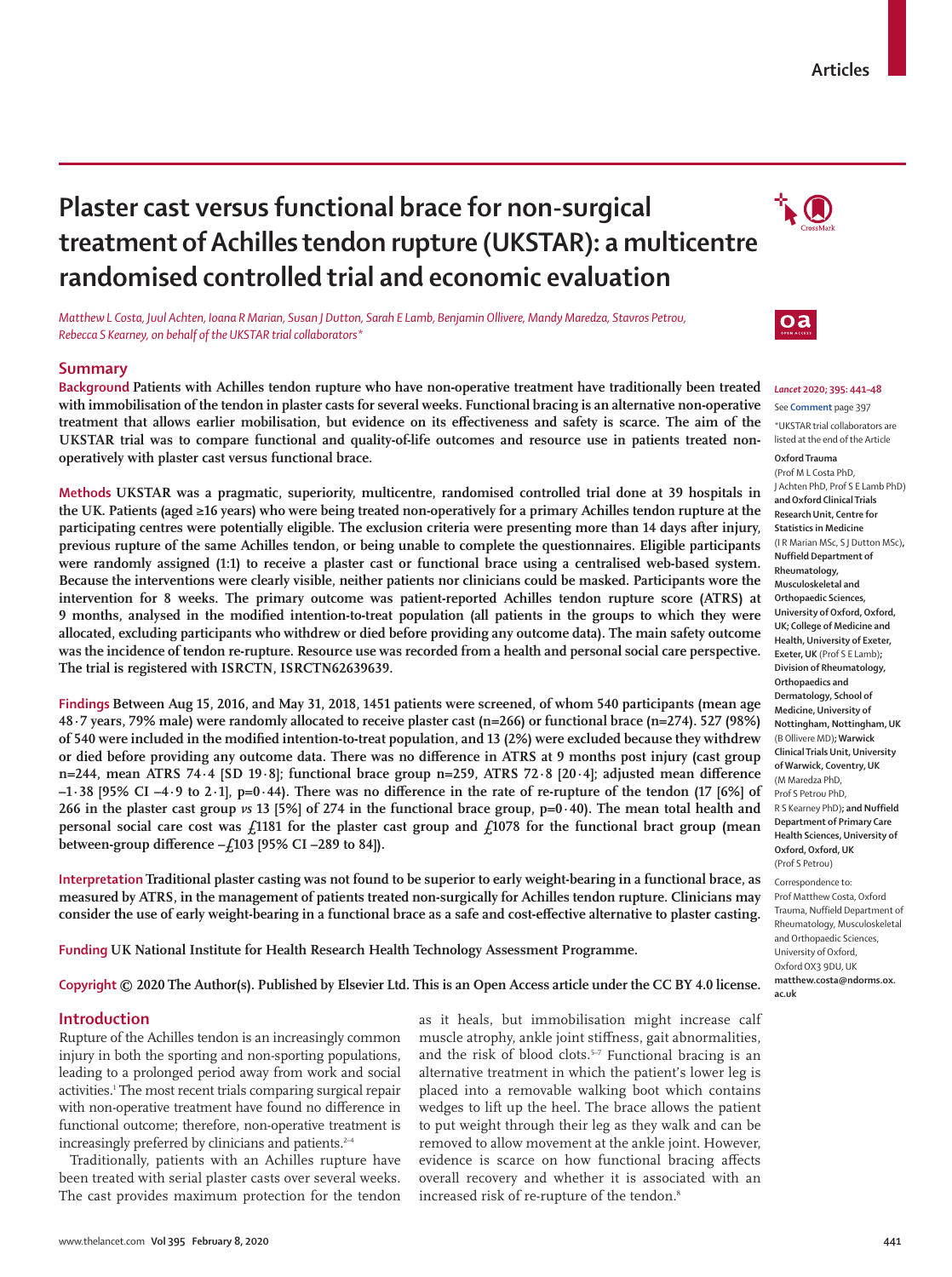## **Research in context**

#### **Evidence before this study**

In the past 10 years, trials comparing surgical repair with non-surgical treatment for patients with a rupture of the Achilles tendon have found no evidence of a difference in functional outcome; therefore, non-surgical treatment is increasingly preferred. However, before this study, little evidence was available on the best type of non-surgical treatment. Traditionally, patients have been treated in plaster casts to immobilise the foot and ankle while the tendon heals. However, this approach has an immediate effect on mobility for a period of around eight weeks, affecting activities of daily life. Prolonged immobilisation is associated with risk of muscle atrophy, deep vein thrombosis, and joint stiffness. In addition, it has potential long-term consequences, including prolonged gait abnormalities, persistent calf muscle weakness, and an inability to return to previous activity levels. Functional bracing, involving immediate, protected weight-bearing in a brace, was designed to address these issues. However, before the UKSTAR trial, little evidence regarding its effectiveness was available, and some clinicians had concerns about safety, in particular the risk of re-rupture of the tendon. In guidelines published in 2009, the American Academy of Orthopaedic Surgeons (AAOS) stated that it was unable to recommend for or against the use of functional bracing for patients with Achilles tendon rupture treated non-operatively. We updated this evidence synthesis in 2019 by doing a literature search of

The objective of the UKSTAR trial was to compare function and pain, quality of life, complications (including re-rupture), and resource use in patients having nonoperative treatment for an acute Achilles tendon rupture, treated with plaster cast versus functional bracing.

# **Methods**

# **Study design**

UKSTAR was a pragmatic, superiority, multicentre, randomised controlled trial done at 39 National Health Service (NHS) hospitals in the UK. The study was given a favourable Research Ethics opinion by the Oxford B Research Ethics Committee on April 7, 2016 (reference 16/SC/0109) and each recruitment centre was granted site-specific approval from its NHS Trust Research and Development department before trial commencement. The detailed protocol and statistical analysis plan have been published previously.<sup>9,10</sup>

## **Participants**

All patients aged 16 years or older who presented at the trial centres with a primary (first-time) rupture of the Achilles tendon were screened. The patient, in conjunction with their surgeon, decided whether non-surgical treatment was appropriate, as per normal clinical practice. If patients decided not to have surgery, they were potentially eligible to take part in the trial. Patients were excluded

MEDLINE and Embase with the terms "Achilles tendon" AND "rupture" for articles published in English from 2009 (date of the AAOS guidelines) to October, 2019. To our knowledge, the only trials published to date have been single-centre studies with small patient numbers and inconclusive findings.

#### **Added value of this study**

In the UKSTAR trial, 540 adult participants at 39 hospitals in the UK were randomly assigned to either plaster cast or functional brace for non-surgical treatment of an Achilles tendon rupture. The study found no evidence that traditional plaster casting is superior to early weight-bearing in a functional brace as measured by Achilles tendon rupture score. The results also showed no evidence of a difference in the rate of re-rupture of the tendon. A health economic analysis indicated that functional bracing is likely to be cost-effective.

# **Implications of all the available evidence**

Rupture of the Achilles tendon is a serious and increasingly common injury. In keeping with the latest evidence, patients are increasingly choosing to have their tendon treated non-surgically. However, to date, little evidence was available on the best type of non-surgical treatment. The findings of the UKSTAR trial will assist patients and clinicians in choosing the most suitable non-surgical treatment. Furthermore, policy makers will note that the health economic evaluation indicates that functional bracing is likely to be cost-effective.

if they presented more than 14 days after their injury, had experienced a previous rupture of the same Achilles tendon, or were unable to complete questionnaires. Eligible patients were provided with the trial information verbally and in writing. When the patient had considered the trial information, informed written consent was obtained by a trained member of the research team.

## **Randomisation and masking**

Participants were randomly allocated (1:1) to either functional bracing or plaster cast using a computer-generated allocation sequence stratified by recruitment centre via a secure, centralised web-based randomisation service. The sequence was prepared by the trial statistician. Stratification by recruitment centre helped to ensure any cluster effect related to the recruitment centre itself was equally distributed in the trial groups. A local research associate informed the treating clinical team of the allocated treatment. Because the interventions were clearly visible, neither patients nor clinicians could be masked.

# **Procedures**

The interventions were chosen on the basis of a systematic review of the literature and a survey of current UK clinical practice; plaster casting is the most common treatment, and rigid braces are used more commonly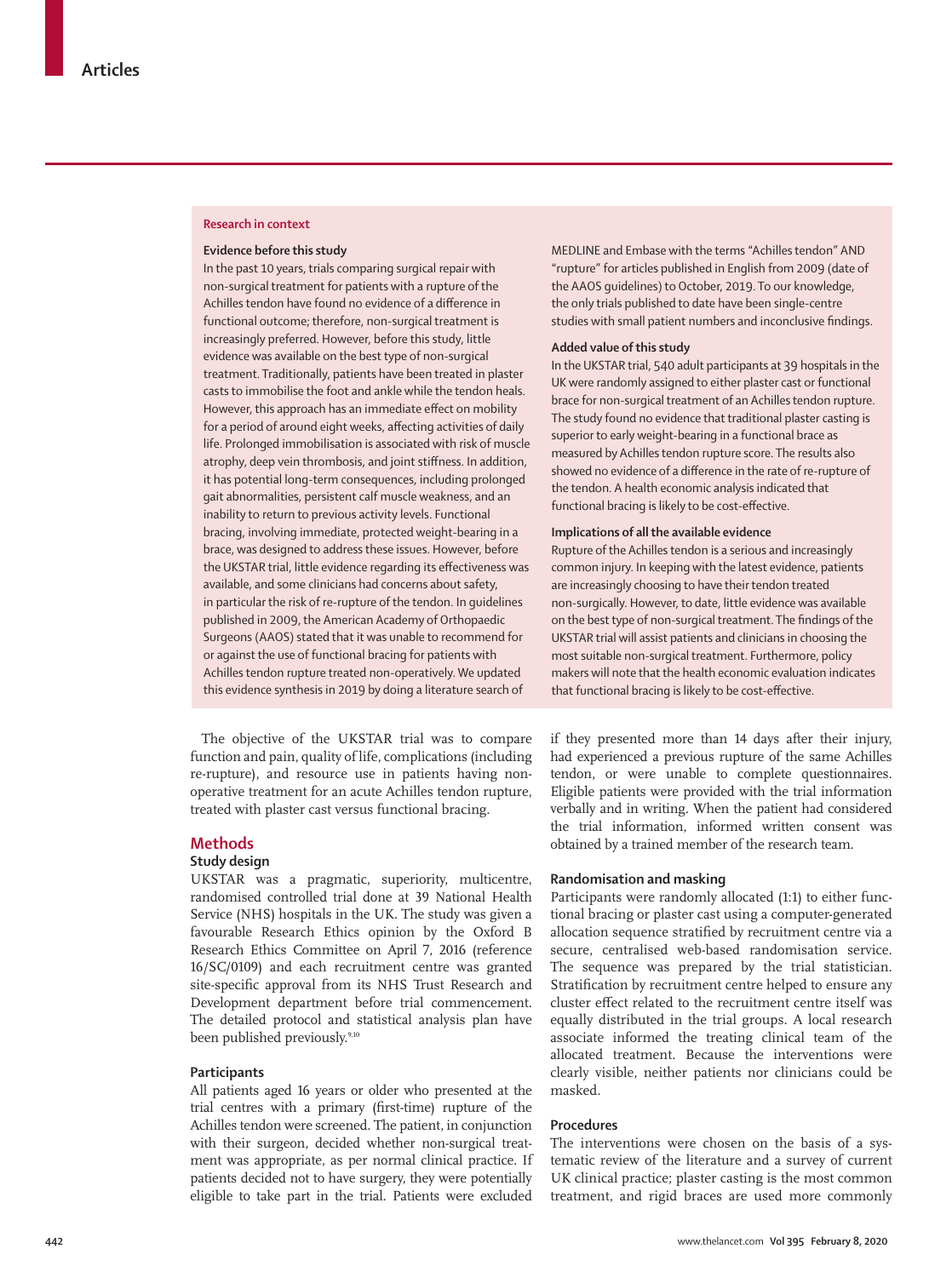than flexible orthotics.<sup>4,8</sup> Images of the two treatments are provided in the appendix (p 2).

Participants who were randomly allocated to the plaster cast group had a below-knee plaster cast applied in the gravity equinus position (ie, the position that the foot naturally adopts when unsupported, with the toes pointing down towards the floor). Over the first 8 weeks, the participants returned to the hospital (the frequency of visits was decided by the clinical team at that hospital) and the position of the plaster cast was gradually changed until the foot was in a plantigrade position (ie, the foot was flat to the floor). At this point, usually 6 weeks after the first cast was applied, the patient was permitted to start fully weight-bearing in the plaster cast. The cast was removed at 8 weeks.

Participants who were randomly allocated to the functional brace group had a removable, rigid walking boot. Initially, two solid heel wedges (or equivalent) were inserted inside the brace to replicate the gravity equinus position of the foot.<sup>11</sup> However, because the bottom of the brace was flat to the floor, the participant was able to mobilise with their full weight on their foot immediately after fitting. The brace also permitted some movement at the ankle joint. The number of wedges and foot position were reduced over 8 weeks until the foot reached a plantigrade position. The brace was removed at 8 weeks.

At 8 weeks, all participants were provided with the same standardised, written physiotherapy advice detailing the exercises they needed to perform for rehabilitation (appendix p 1). This standardised rehabilitation advice was based on a published systematic review of rehabilitation protocols and refined through a previous feasibility trial.<sup>8</sup> All participants were advised to move their toes, ankle joint, and knee joint fully within the limits of their comfort, and walking was encouraged. In this pragmatic trial, any other rehabilitation input beyond the written physiotherapy advice (including a formal referral to physiotherapy) was recorded but left to the discretion of the treating clinicians, as per their normal clinical practice. Patients were assessed for outcomes at 8 weeks and followed up at 3, 6, and 9 months from randomisation. All primary and secondary outcomes were assessed at all visits.

# **Outcomes**

The primary outcome was Achilles tendon rupture score (ATRS) at 9 months.<sup>12</sup> ATRS is patient-reported and consists of 10 items that assess symptoms, physical activity, and pain related to the Achilles tendon to give a score between 0 and 100, with 100 as the best possible score.

The secondary outcomes were ATRS at other timepoints, health-related quality of life (measured by EQ-5D-5L),<sup>13</sup> and complications (tendon re-rupture, deep vein thrombosis, pulmonary embolism, fall with no injury, fall with injury, pain under the heel, numbness around the foot, and pressure sores).

# **Statistical and health economic analysis**

The minimum clinically important difference (MCID) See **Online** for appendixfor the primary outcome ATRS was 8 points. At an individual patient level, a difference of 8 points represents the ability to walk upstairs or run with some difficulty versus with great difficulty. At the population level, 8 points represents the difference between a healthy patient and a patient with a minor disability.<sup>14</sup> In our pilot work, the standard deviation of the ATRS at 9 months post injury was 20 points.15 Assuming a likely population variability of 20, MCID value of 8, 90% power to detect the selected MCID, and a 5% type 1 error rate on a two-sided test, we required 264 total participants to be randomised. Allowing a margin of 20% loss of primary outcome data to include patients who would cross over between interventions or be lost to follow-up, we required a minimum of 330 participants. Recruitment was faster than anticipated, and, with the approval of the Research Ethics Committee, we were able to exceed the minimum number of participants required in the sample size calculation to obtain a more precise estimate of the number of complications.

The primary outcome of ATRS at 9 months was analysed in a modified intention-to-treat population. We also considered the complier average causal effect (CACE) population to account for compliance with treatment.<sup>16</sup> The modified intention-to-treat population included all participants in their randomised groups, excluding participants who had missing data at baseline, or who withdrew or died before providing any outcome data. The CACE population included all randomised participants who were compliant with treatment. Participants were considered compliant with the intervention if they wore their allocated treatment for a period of 6 weeks or more without any change of treatment within this period. We used a linear mixed effects regression model, adjusting for age, gender, and baseline ATRS as fixed effects, and recruitment centre and repeated measures within participants as random effects. Secondary outcomes were analysed in the modified intention-to-treat population, with use of similar methods adjusting for the relevant baseline covariate if applicable. Complications were analysed using χ² or Fisher's exact test in the intention-to-treat population. Sensitivity analyses to examine the robustness of conclusions to different assumptions were done in the CACE population. All analyses were done using Stata version 15.0 (StataCorp, College Station, TX, USA).

The health economic evaluation adopted an NHS and personal social services perspective, in accordance with UK National Institute for Health and Care Excellence recommendations.<sup>17</sup> A societal perspective for costs was adopted for the sensitivity analysis and this included private costs incurred by trial participants and their families, and productivity losses and loss of earnings as a result of work absences. The economic evaluation was a cost-utility analysis, expressed in terms of incremental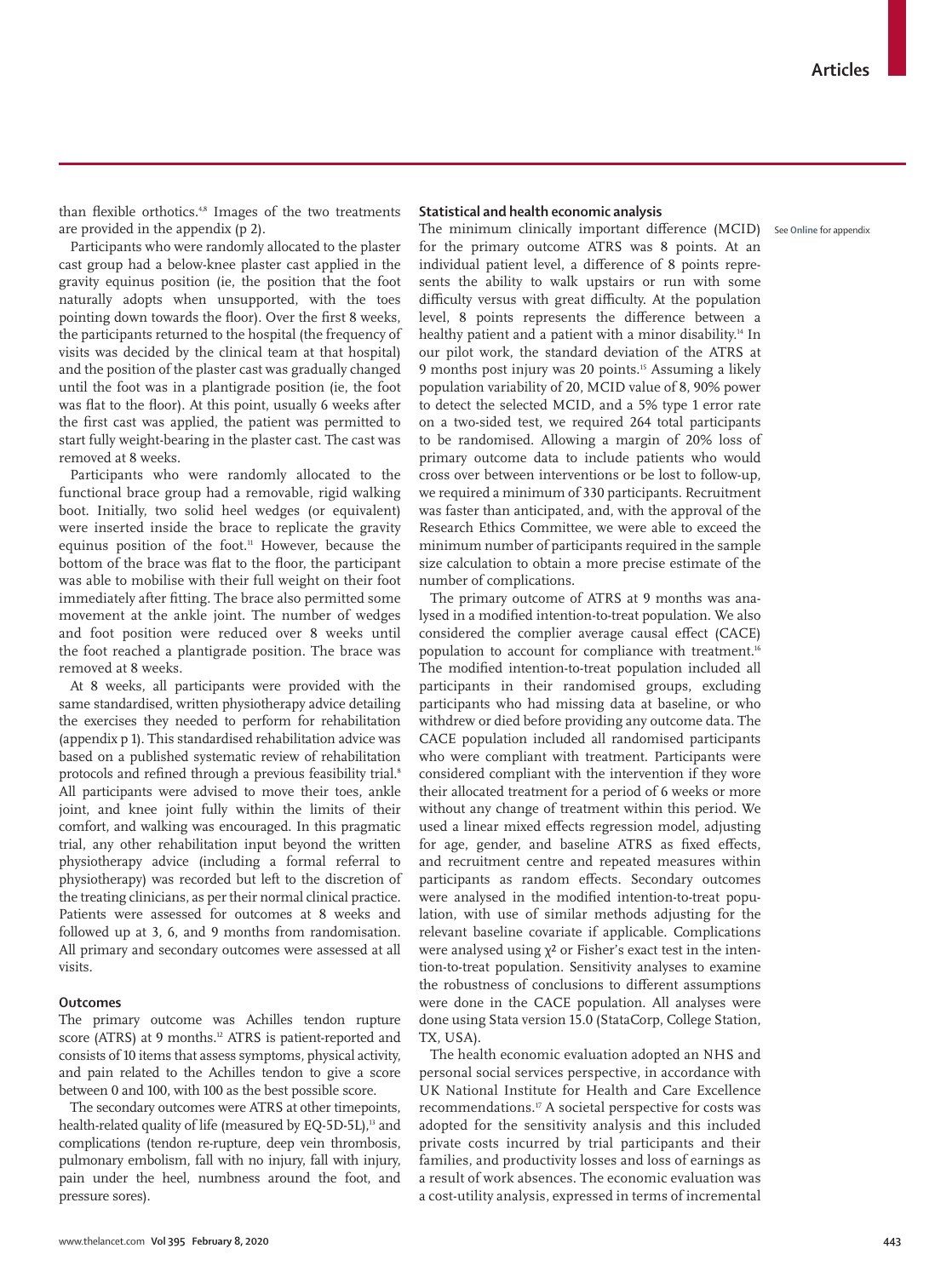cost per quality-adjusted life-year (QALY) gained. The time horizon covered the period from randomisation to end of follow-up at 9 months post injury. Economic costs associated with the direct delivery of the interventions were estimated and included costs of the walking boot and wedges, materials used for plaster casts, and the costs associated with fitting the interventions to patients (hospital staff time). Resource-use



#### *Figure:* **Trial profile**

ATRS=Achilles tendon rupture score. ITT=intention-to-treat. \*Two participants were randomised in error without giving consent to be in the study, and they immediately withdrew as shown; these participants were excluded from all data analyses. †Includes one patient who withdrew pre-treatment and five patients who withdrew posttreatment. ‡Includes one patient who withdrew pre-treatment and one patient with withdrew post-treatment.

questionnaires completed by participants at each follow-up timepoint provided a profile of broader NHS and personal social services resource use. Resource-use values were converted into costs (in GBP, 2017–18 prices) by applying unit costs obtained from key UK national databases.18–20 Further details of costing procedures are provided in the appendix (pp 3–5). QALY profiles were calculated for each participant using health utility scores generated from the EQ-5D-5L and assuming linear interpolation between baseline and follow-up health utility scores. Bivariate regression of costs and QALYs, with multiple imputation for missing data, was conducted in order to estimate the incremental cost per QALY gained for functional bracing compared with plaster cast. Furthermore, the probability of costeffectiveness of functional bracing was estimated over a range of cost-effectiveness thresholds: £15 000, £20 000, and  $f_2$ 30 000 per QALY gained.<sup>17,21</sup> Further details on the methods of the economic evaluation and the sensitivity analyses done to test the robustness of cost-effectiveness results are provided in the appendix (pp 5, 6).

The trial is registered with ISRCTN, ISRCTN62639639.

#### **Role of the funding source**

The funders of the study had no role in study design, data collection, data analysis, data interpretation, or writing of the report. The corresponding author had full access to all the data in the study and had final responsibility for the decision to submit for publication.

## **Results**

Between Aug 15, 2016, and May 31, 2018**,** 1451 patients were screened, of whom 540 participants were randomly allocated to receive plaster cast (n=266) or functional brace (n=274; figure). One participant in each group withdrew consent immediately pre-treatment. Participants had a mean age of 48∙7 years (SD 13·8), were predominantly male (426 [79%] of 538), and most commonly ruptured their tendon during sports (70%). The study groups were well balanced on all baseline characteristics (table 1). 13 participants were excluded from the modified intention-to-treat population, because they had missing data at baseline (n=4), or withdrew (n=8) or died (n=1) before providing any outcome data. 527 (98%) participants were included in the primary outcome analysis.

There was no statistically or clinically significant diference in ATRS at 9 months post injury in the plaster cast group (mean ATRS 74∙4 [SD 19∙8]) versus the functional brace group (72∙8 [20∙4]; adjusted mean difference –1∙38 [95% CI –4∙9 to 2∙1]; table 2). There was no statistically significant difference in the secondary CACE analysis (adjusted mean difference –1∙18 (–4∙5 to 2∙1). We found a statistically significant but clinically equivocal difference in ATRS at 8 weeks post injury in favour of functional brace (adjusted mean difference 5∙53 [2∙0–9∙1]), but not at 3 months or 6 months post injury. Health-related quality of life, measured by EQ-5D-5L,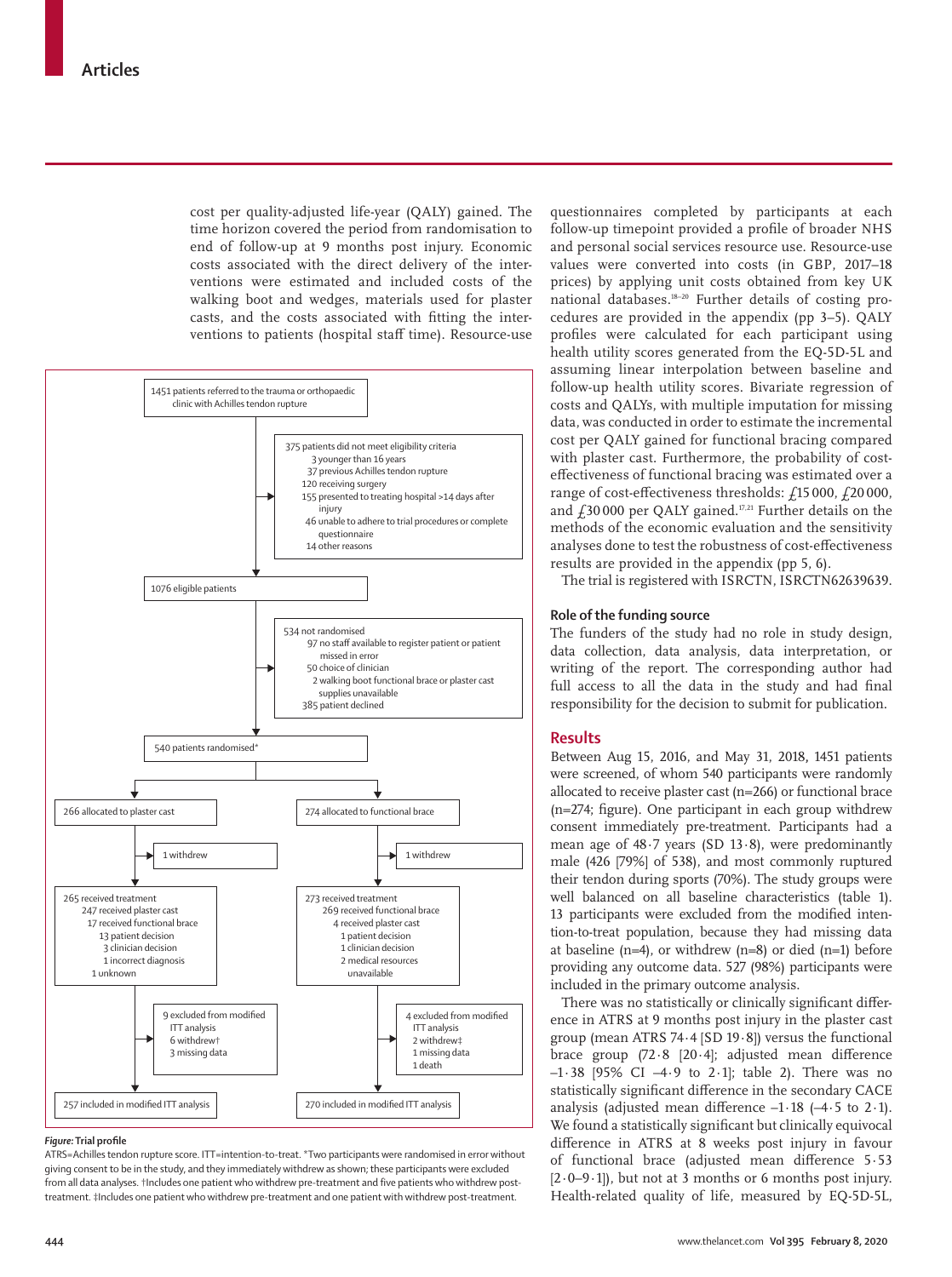|                                         | Plaster cast<br>$(n=264)$ | <b>Functional</b><br>brace (n=274) | <b>Overall</b><br>$(n=538)$ |
|-----------------------------------------|---------------------------|------------------------------------|-----------------------------|
| Gender                                  |                           |                                    |                             |
| Female                                  | 51 (19%)                  | 61(22%)                            | 112 (21%)                   |
| Male                                    | 213 (81%)                 | 213 (78%)                          | 426 (79%)                   |
| Age, years                              | 49.0 (14.0)               | 48.3(13.8)                         | 48.7(13.8)                  |
| ATRS pre-injury                         |                           |                                    |                             |
| n                                       | 264                       | 273                                | 537                         |
| Median (IQR)                            | $100 - 0$                 | $100 - 0$                          | $100 - 0$                   |
|                                         | $(96.5 - 100.0)$          | $(94.0 - 100.0)$                   | $(96.0 - 100.0)$            |
| BMI, $kg/m2$                            |                           |                                    |                             |
| h                                       | 255                       | 265                                | 520                         |
| Mean (SD)                               | 27.5(4.5)                 | 27.8(5.0)                          | 27.7(4.8)                   |
| Days since injury                       | $5-0$                     | $5-0$                              | $5-0$                       |
|                                         | $(2.5 - 8.0)$             | $(2.0 - 8.0)$                      | $(2.0 - 8.0)$               |
| Mechanism of injury<br>Fall from height |                           | 8(3%)                              |                             |
|                                         | 3(1%)                     |                                    | 11 (2%)                     |
| Fall on steps or stairs                 | 22 (8%)                   | 14 (5%)                            | 36 (7%)                     |
| Fall or trip from<br>standing height    | 6(2%)                     | 11 (4%)                            | 17 (3%)                     |
| Pushing an object                       | 18 (7%)                   | 15 (5%)                            | 33 (6%)                     |
| Sports                                  | 187 (71%)                 | 192 (70%)                          | 379 (70%)                   |
| Walking                                 | 14 (5%)                   | 28 (10%)                           | 42 (8%)                     |
| Other                                   | 14 (5%)                   | 6(2%)                              | 20 (4%)                     |
| Side of injury                          |                           |                                    |                             |
| Right                                   | 122 (46%)                 | 138 (50%)                          | 260 (48%)                   |
| Left                                    | 142 (54%)                 | 136 (50%)                          | 278 (52%)                   |
| Reqular smoker                          |                           |                                    |                             |
| No                                      | 225 (85%)                 | 234 (85%)                          | 459 (85%)                   |
| Yes                                     | 39 (15%)                  | 39 (14%)                           | 78 (14%)                    |
| Missing                                 | 0                         | $1(-1%)$                           | $1(-1%)$                    |
| Cigarettes per day                      |                           |                                    |                             |
| 'n                                      | 39                        | 39                                 | 78                          |
| Median (IQR)                            | 10                        | 10                                 | 10                          |
|                                         | $(5-15)$                  | $(5-15)$                           | $(5-15)$                    |
| Smoking duration, years                 |                           |                                    |                             |
| 'n                                      | 38                        | 38                                 | 76                          |
| Median (IQR)                            | $20-0$<br>$(10.0 - 25.0)$ | $20 - 5$<br>$(13.0 - 30.0)$        | $20-0$<br>$(10.0 - 30.0)$   |
| Alcohol units per week                  |                           |                                    |                             |
| $0 - 7$                                 | 162 (61%)                 | 161 (59%)                          | 323 (60%)                   |
| $8 - 14$                                | 49 (19%)                  | 65 (24%)                           | 114 (21%)                   |
| $15 - 21$                               | 40 (15%)                  | 35 (13%)                           | 75 (14%)                    |
| >21                                     | 12 (5%)                   | 10(4% )                            | 22(4%)                      |
| Missing                                 | $1(-1%)$                  | 3(1%)                              | 4(1%)                       |
|                                         |                           | (Table 1 continues in next column) |                             |

showed the same pattern, with a statistically significant difference at 8 weeks post injury but not at later timepoints (appendix p 15). There was no evidence of a difference in the complication profiles between groups (table 3). 17 (6%) of 266 participants in the plaster cast group had re-rupture of the tendon, compared with 13 (5%) in the functional brace group.

The mean direct intervention costs were  $f36$  for the plaster cast group compared with  $f_1$ 109 for the functional

|                                                                                                                                                                                                                                                                         | $(n=264)$      | <b>Functional</b><br>brace (n=274) | Overall<br>$(n=538)$ |  |  |
|-------------------------------------------------------------------------------------------------------------------------------------------------------------------------------------------------------------------------------------------------------------------------|----------------|------------------------------------|----------------------|--|--|
| (Continued from previous column)                                                                                                                                                                                                                                        |                |                                    |                      |  |  |
| Taking medication                                                                                                                                                                                                                                                       |                |                                    |                      |  |  |
| Fluoroquinolone<br>antibiotics                                                                                                                                                                                                                                          | 5(2%)          | 4(2%)                              | 9(2%)                |  |  |
| Steroids                                                                                                                                                                                                                                                                | 7(3%)          | 14 (5%)                            | 21 (4%)              |  |  |
| <b>DMARDs</b>                                                                                                                                                                                                                                                           | 2(1%)          | $1(-1%)$                           | 3(1%)                |  |  |
| Diabetic medication                                                                                                                                                                                                                                                     | 5(2%)          | 14 (5%)                            | 19 (4%)              |  |  |
| Regular analgesia                                                                                                                                                                                                                                                       | 23 (9%)        | 14 (5%)                            | 37 (7%)              |  |  |
| Anticoagulant<br>medication                                                                                                                                                                                                                                             | 66 (25%)       | 78 (29%)                           | 144 (27%)            |  |  |
| Diagnosis before injury                                                                                                                                                                                                                                                 |                |                                    |                      |  |  |
| <b>Diabetes</b>                                                                                                                                                                                                                                                         | 5(2%)          | 18 (7%)                            | 23 (4%)              |  |  |
| Rheumatoid arthritis                                                                                                                                                                                                                                                    | $\overline{0}$ | 3(1%)                              | 3(1%)                |  |  |
| Lower limb fracture<br>(past 12 months)                                                                                                                                                                                                                                 | $1(-1%)$       | 4(1%)                              | 5(1%)                |  |  |
| Ligament, tendon, or<br>nerve injury to lower<br>limb (past 12 months)                                                                                                                                                                                                  | 5(2%)          | 8(3%)                              | 13 (2%)              |  |  |
| Arthritis                                                                                                                                                                                                                                                               | 21 (8%)        | 21 (8%)                            | 42 (8%)              |  |  |
| Achilles tendinopathy                                                                                                                                                                                                                                                   | 10 (4%)        | 10 (4%)                            | 20 (4%)              |  |  |
| <b>Employment status</b>                                                                                                                                                                                                                                                |                |                                    |                      |  |  |
| Full-time employed                                                                                                                                                                                                                                                      | 160 (61%)      | 168 (61%)                          | 328 (61%)            |  |  |
| Part-time employed                                                                                                                                                                                                                                                      | 18 (7%)        | 15 (5%)                            | 33 (6%)              |  |  |
| Self-employed                                                                                                                                                                                                                                                           | 39 (15%)       | 29 (11%)                           | 68 (13%)             |  |  |
| Retired, looking after<br>home, or inactive                                                                                                                                                                                                                             | 35 (13%)       | 41 (15%)                           | 76 (14%)             |  |  |
| Unpaid work                                                                                                                                                                                                                                                             | $1(-1%)$       | 2(1%)                              | 3(1%)                |  |  |
| Unemployed                                                                                                                                                                                                                                                              | 8(3%)          | 8(3%)                              | 16 (3%)              |  |  |
| Full-time student                                                                                                                                                                                                                                                       | 3(1%)          | 9(3%)                              | 12 (2%)              |  |  |
| Missing                                                                                                                                                                                                                                                                 | $\Omega$       | 2(1%)                              | $2(-1%)$             |  |  |
| <b>Employment category</b>                                                                                                                                                                                                                                              |                |                                    |                      |  |  |
| Unskilled manual                                                                                                                                                                                                                                                        | 11 (4%)        | 11 (4%)                            | 22 (4%)              |  |  |
| Skilled manual                                                                                                                                                                                                                                                          | 62(23%)        | 64 (23%)                           | 126 (23%)            |  |  |
| Unskilled non-manual                                                                                                                                                                                                                                                    | 6(2%)          | 7(3%)                              | 13 (2%)              |  |  |
| Skilled non-manual                                                                                                                                                                                                                                                      | 29 (11%)       | 21 (8%)                            | 50 (9%)              |  |  |
| Professional                                                                                                                                                                                                                                                            | 109 (41%)      | 108 (39%)                          | 217 (40%)            |  |  |
| Missing                                                                                                                                                                                                                                                                 | $\overline{0}$ | 3(1%)                              | 3(1%)                |  |  |
| Data are n (%) for categorical variables and mean (SD) or median (IQR) for<br>continuous outcomes unless stated otherwise. ATRS=Achilles tendon rupture<br>score. BMI=body-mass index. DMARD=disease-modifying antirheumatic drug.<br>Table 1: Baseline characteristics |                |                                    |                      |  |  |

brace group (mean difference £73 [95% CI 67–79]; p<0·0001). The mean total NHS and personal social services cost throughout the entire follow-up period for the base case (imputed) analysis was  $\beta$ 1181 for the plaster cast group and  $f$ 1078 for the functional brace group. Although functional bracing was slightly cheaper, the mean between-group cost difference of  $-f103$  (95% CI –289 to 84) was not statistically significant. The QALY estimate for the base case was slightly higher for patients in the functional brace group (0∙015 QALYs [95% CI –0∙001 to 0∙030]) over the 9-month follow-up period. The incremental cost-effectiveness ratio for the base-case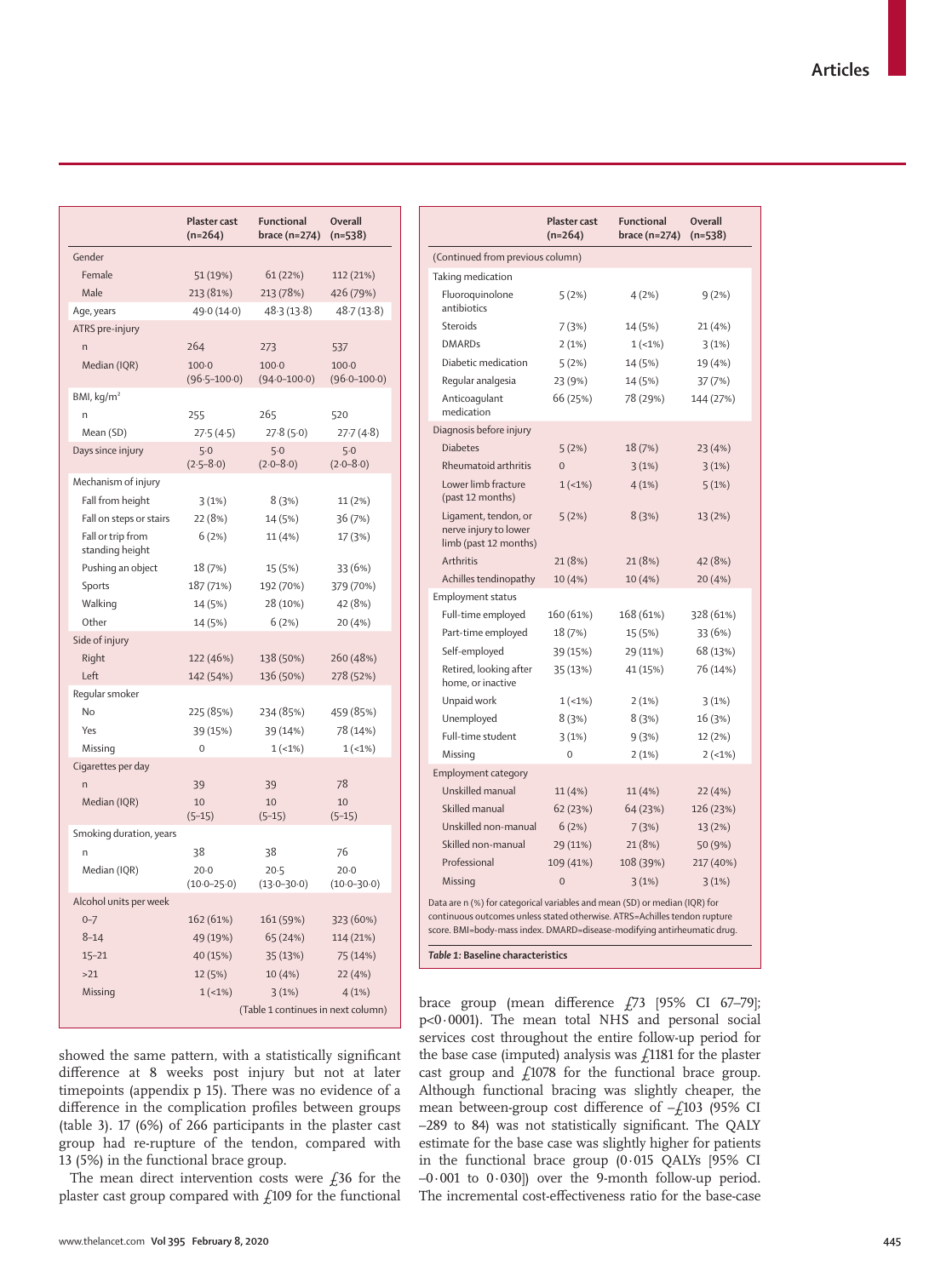|          |              | Plaster cast       |              | <b>Functional brace</b> | Between-group difference (95% CI) |                            | p value |
|----------|--------------|--------------------|--------------|-------------------------|-----------------------------------|----------------------------|---------|
|          | $\mathsf{n}$ | ATRS, mean<br>(SD) | $\mathsf{n}$ | ATRS, mean<br>(SD)      | Unadjusted                        | Adjusted*                  |         |
| 8 weeks  | 234          | 35.3(20.1)         | 240          | 40.3(17.8)              | $4.98(1.3 \text{ to } 8.7)$       | 5.53(2.0 to 9.1)           | 0.0024  |
| 3 months | 229          | 44.4(21.1)         | 244          | 45.6(20.4)              | $1.23$ (-2.5 to 4.9)              | $1.76$ ( $-1.8$ to $5.3$ ) | 0.34    |
| 6 months | 224          | 63.9(21.4)         | 235          | 63.5(23.0)              | $-0.44$ ( $-4.2$ to $3.3$ )       | $0.35 (-3.3 to 4.0)$       | 0.85    |
| 9 months | 244          | 74.4(19.8)         | 259          | 72.8(20.4)              | $-1.65$ ( $-5.2$ to $1.9$ )       | $-1.38$ ( $-4.9$ to 2.1)   | 0.44    |

The analysis was based on a mixed effects model with repeated measures from all timepoints. ATRS=Achilles tendon rupture score.\*ATRS analysis adjusted for recruitment centre, age, gender, and baseline ATRS with repeated observations within participant.

*Table 2:* **ATRS in the modified intention-to-treat population**

|                                                                                                                                                            | Plaster cast<br>$(n=266)$ | <b>Functional</b><br>brace $(n=274)$ | p value |
|------------------------------------------------------------------------------------------------------------------------------------------------------------|---------------------------|--------------------------------------|---------|
| Tendon re-rupture                                                                                                                                          | 17 (6%)                   | 13 (5%)                              | 0.40    |
| Deep vein thrombosis                                                                                                                                       | 3(1%)                     | 6(2%)                                | 0.51    |
| Pulmonary embolism                                                                                                                                         | $\Omega$                  | 2(1%)                                | 0.50    |
| Fall with no injury                                                                                                                                        | 60 (23%)                  | 53 (19%)                             | 0.36    |
| Fall with injury sustained                                                                                                                                 | 21(8%)                    | 24 (9%)                              | 0.72    |
| Pain under the heel                                                                                                                                        | 158 (59%)                 | 180 (66%)                            | 0.13    |
| Numbness around the foot                                                                                                                                   | 108 (41%)                 | 130 (47%)                            | 0.11    |
| Pressure sores                                                                                                                                             | 39 (15%)                  | 51 (19%)                             | 0.22    |
| Data are number of participants reporting complication at least once (%).<br>Complications in each treatment group were summed over the 9-month follow-up. |                           |                                      |         |

**treat population**

analysis showed that functional bracing was the dominant procedure because the functional brace group incurred slightly lower costs and experienced slightly higher QALYs over the follow-up period. The probability of costeffectiveness for functional bracing was 0·97 at a costeffectiveness threshold of  $f$ 20000 per QALY gained. This finding remained robust to most sensitivity analyses; the exception was an assessment of cost-effectiveness from a societal perspective in which the probability of cost-effectiveness for functional bracing was 0∙58. Further results of the economic evaluation are provided in the appendix (pp 7–20).

# **Discussion**

The findings of this study showed no difference in ATRS at 9 months between plaster cast and functional bracing for patients treated non-operatively for a rupture of the Achilles tendon. There was a statistically significant difference in ATRS at 8 weeks in favour of the functional brace group, although the clinical significance of this difference is debatable. Any benefit to functional bracing at 8 weeks was not evident later in recovery, with similar scores between groups at 3, 6, and 9 months. Healthrelated quality of life showed a similar pattern of recovery over time. The difference in EQ-5D-5L utility score was significant early in the patients' recovery, but there was no evidence of a difference at 9 months.

The safety profile of the functional brace was another important consideration of this trial. Specifically, if the risk of re-rupture of the tendon were higher in patients who were allowed to fully weight-bear in a functional brace, this would influence the decision to choose this treatment, even if patient-reported outcomes were similar. We found that the risk of re-rupture was generally lower than that reported in the literature,<sup>22</sup> with 17 (6%) patients experiencing re-rupture in the plaster cast group and 13 (5%) in the functional brace group. None of the re-ruptures occurred more than 6 months after the injury.

When UKSTAR was developed, the scarcity of evidence in this area was recognised in the 2009 American Academy of Orthopaedic Surgeons guideline,<sup>23</sup> which concluded that "For patients treated non-operatively, we are unable to recommend for or against the use of immediate functional bracing for patients with acute Achilles tendon rupture." Since the start of the UKSTAR trial, a number of small randomised trials have investigated both the mechanistic and functional effects of early weight-bearing in a brace versus cast immobilisation for patients treated non-operatively. One trial investigated the biomechanical properties of the healing tendon in patients randomly allocated to early weight-bearing versus delayed weight-bearing.<sup>24</sup> The investigators noted that the group treated with early weight-bearing experienced less tendon stiffness. However, in terms of functional outcomes, the authors reported no evidence of a difference.<sup>25</sup> A second trial of 47 participants investigated weight-bearing in patients treated non-operatively for an acute Achilles tendon rupture. Half of the patients were treated with partial weight-bearing beginning on the first day of treatment and the other half with non-weight-bearing for the first 4 weeks. The authors concluded that early weight-bearing was safe, in terms of the incidence of re-rupture, but they found no evidence of a difference in functional outcome in the first 12 months after the rupture.<sup>26</sup> Another trial of 84 patients compared two types of cast immobilisation of the Achilles tendon rupture.<sup>27</sup> Half of the patients wore a traditional cast, which restricted weight-bearing, and the other group wore a modified cast which included a heel iron to facilitate weight-bearing. The authors found no evidence of a difference in functional outcome. One further study, published in  $2019$ ,<sup>28</sup> randomly allocated 130 patients to cast immobilisation or early controlled motion at a single centre. The authors found no evidence that early controlled motion was of benefit compared with immobilisation in any of the investigated outcomes.

The strengths of the pragmatic UKSTAR trial were the use of multiple centres and clinicians reflecting the care provided across the UK NHS, the large number of participants with 93% complete follow-up, and the use of validated patient-reported outcomes.

As in all clinical trials, some patients declined to participate. In this trial, we approached only individuals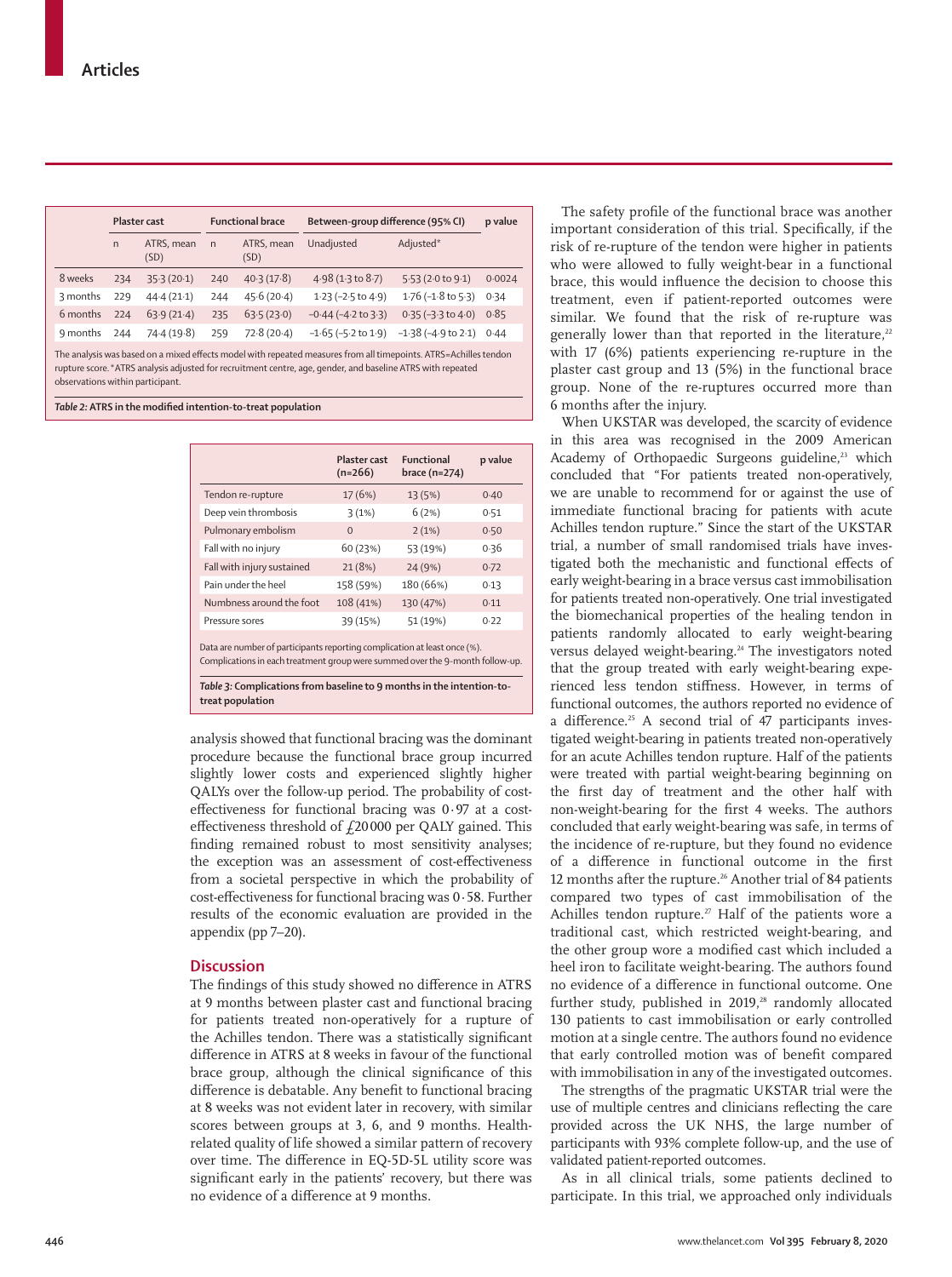who had already decided against surgical repair. The proportion of people accepting the invitation to participate was high, with most of those declining doing so because of an unwillingness to participate in research. Therefore, we believe the results to be generalisable to the population of patients having non-operative treatment for an acute rupture of the Achilles tendon. A further anticipated limitation was crossover from the allocated trial treatment. However, most participants received their allocated treatment with only 21 patients changing their allocated intervention after being randomised. In addition, some patients had incomplete compliance with treatment. The ability to bear weight immediately within a functional brace might have motivated patients to change from plaster cast to functional brace, given that these were most of the crossovers, rather than the other way around. However, the overall number of patients not receiving their allocated treatment is small and the CACE analysis, which was adjusted for incomplete compliance, confirmed the result of the primary analysis showing no evidence of a difference in ATRS between the two groups. Loss to follow-up is another potential limitation. However, over 93% of participants provided primary outcome data at 9 months, which is considerably higher than the 80% assumed in the trial design. Therefore, given that the trial also exceeded the minimum sample size, we can be confident that the conclusions based on the primary outcome are robust and the risk of type II error is low.

In conclusion, this trial provides no evidence that traditional plaster casting is superior to early weightbearing in a functional brace as measured by ATRS in the management of patients treated non-operatively for Achilles tendon rupture. The use of functional bracing is likely to be cost-effective.

#### **The UKSTAR trial collaborators**

I Reichert, A McAndrew, A Johnstone, F Harrold, J Madeley, H Kurup, R Nanda, A Ghosh, S Sampalli, S Kapoor, A Dramis, N Modi, N Hancock, R Deol, R Walter, J Forder, P Hull, M Westwood, V Mishra, S Burtt, V Lyle, N Reissis, J Eyre, P Harwood, A Guha, S Madan, A Sott, R Bhattacharya, J Beastall, J Ballester, A Malik, S El-Kawy,

B Karagkevrekis, A Abdallah, A Mahmood, M Deakin, M Ballal, A Kelly.

# **Contributors**

MLC, JA, SJD, SEL, BO, SP, and RSK were responsible for study conception, trial design, obtaining grant funding, and trial management. MLC and JA were responsible for acquisition of data. IRM and SJD were responsible for the statistical analysis. MM and SP were responsible for the health economics analysis. All authors were responsible for the interpretation of the data and for drafting and approving the final submitted manuscript.

## **Declaration of interests**

MLC reports membership of the UK National Institute for Health Research (NIHR) Health Technology Assessment (HTA) general board. JA, IRM, SJD, and SP report grants from NIHR. SEL reports membership of the HTA Additional Capacity Funding Board in 2012–15, HTA Clinical Trials Board in 2010–15, HTA End of Life Care and Add-on Studies in 2015, HTA Funding Boards Policy Group (formerly CSG) in 2010–15, HTA Maternal, Neonatal and Child Health Methods Group in 2013–15, HTA Post-board funding teleconference in 2010–15, HTA Prioritisation Group in 2012–15, and the NIHR CTU Standing Advisory Committee in 2012–16. RSK reports membership of the UK NIHR HTA Clinical

Evaluation and Trials board, NIHR Integrated Clinical Academic Doctoral panel and NIHR Research for Patient Benefit board. BO and MM declare no competing interests.

# **Data sharing**

All data requests should be submitted to the corresponding author for consideration. Access to anonymised data may be granted following review.

# **Acknowledgments**

We would like to thank all those involved in making the UKSTAR trial a success, including the patients and the research associates at all the research sites, and, in particular, Anna Liew and Susan Wagland (University of Oxford, Oxford, UK) for their input to trial coordination and management.

#### **References**

- 1 Costa ML, MacMillan K, Halliday D, et al. Randomised controlled trials of immediate weight-bearing mobilisation for rupture of the tendo Achillis. *J Bone Joint Surg Br* 2006; **88:** 69–77.
- 2 Metz R, Kerkhoffs GM, Verleisdonk E-J, van der Heijden GJ. Acute Achilles tendon rupture: minimally invasive surgery versus non operative treatment, with immediate full weight bearing. Design of a randomized controlled trial. *BMC Musculoskelet Disord* 2007; **8:** 108.
- 3 Willits K, Amendola A, Bryant D, et al. Operative versus nonoperative treatment of acute Achilles tendon ruptures: a multicenter randomized trial using accelerated functional rehabilitation. *J Bone Joint Surg Am* 2010; **92:** 2767–75.
- 4 Kearney RS, Parsons N, Underwood M, Costa ML. Achilles tendon rupture rehabilitation: a mixed methods investigation of current practice among orthopaedic surgeons in the United Kingdom. *Bone Joint Res* 2015; **4:** 65–69.
- 5 Costa ML, Kay D, Donell ST. Gait abnormalities following rupture of the tendo Achillis: a pedobarographic assessment. *J Bone Joint Surg Br* 2005; **87:** 1085–88.
- Healy B, Beasley R, Weatherall M. Venous thromboembolism following prolonged cast immobilisation for injury to the tendo Achillis. *J Bone Joint Surg Br* 2010; **92:** 646–50.
- 7 Suchak AA, Spooner C, Reid DC, Jomha NM. Postoperative rehabilitation protocols for Achilles tendon ruptures: a metaanalysis. *Clin Orthop Relat Res* 2006; **445:** 216–21.
- 8 Kearney RS, McGuinness KR, Achten J, Costa ML. A systematic review of early rehabilitation methods following a rupture of the Achilles tendon. *Physiotherapy* 2012; **98:** 24–32.
- 9 Achten J, Parsons NR, Kearney RL, et al. Cast versus functional brace in the rehabilitation of patients treated non-operatively for a rupture of the Achilles tendon: protocol for the UK study of tendo Achilles rehabilitation (UK STAR) multi-centre randomised trial. *BMJ Open* 2017; **7:** e019628.
- Marian IR, Costa ML, Dutton SJ. Cast versus functional brace in the rehabilitation of patients with a rupture of the Achilles tendon: statistical analysis plan for the UK study of tendo Achilles rehabilitation (UK STAR) multi-centre randomised controlled trial. *Trials* 2019; **20:** 311.
- 11 Kearney RS, Lamb SE, Achten J, Parsons NR, Costa ML. In-shoe plantar pressures within ankle-foot orthoses: implications for the management of Achilles tendon ruptures. *Am J Sports Med* 2011; **39:** 2679–85.
- 12 Nilsson-Helander K, Thomeé R, Silbernagel KG, et al. The Achilles tendon Total Rupture Score (ATRS): development and validation. *Am J Sports Med* 2007; **35:** 421–26.
- 13 van Hout B, Janssen MF, Feng Y-S, et al. Interim scoring for the EQ-5D-5L: mapping the EQ-5D-5L to EQ-5D-3L value sets. *Value Health* 2012; **15:** 708–15.
- 14 Kearney RS, Achten J, Lamb SE, Parsons N, Costa ML. The Achilles tendon total rupture score: a study of responsiveness, internal consistency and convergent validity on patients with acute Achilles tendon ruptures. *Health Qual Life Outcomes* 2012; **10:** 24.
- Kearney RS, Achten J, Parsons NR, Costa ML. The comprehensive cohort model in a pilot trial in orthopaedic trauma. *BMC Med Res Methodol* 2011; **11:** 39.
- Dunn G, Maracy M, Tomenson B. Estimating treatment effects from randomized clinical trials with noncompliance and loss to follow-up: the role of instrumental variable methods. *Stat Methods Med Res* 2005; **14:** 369–95.